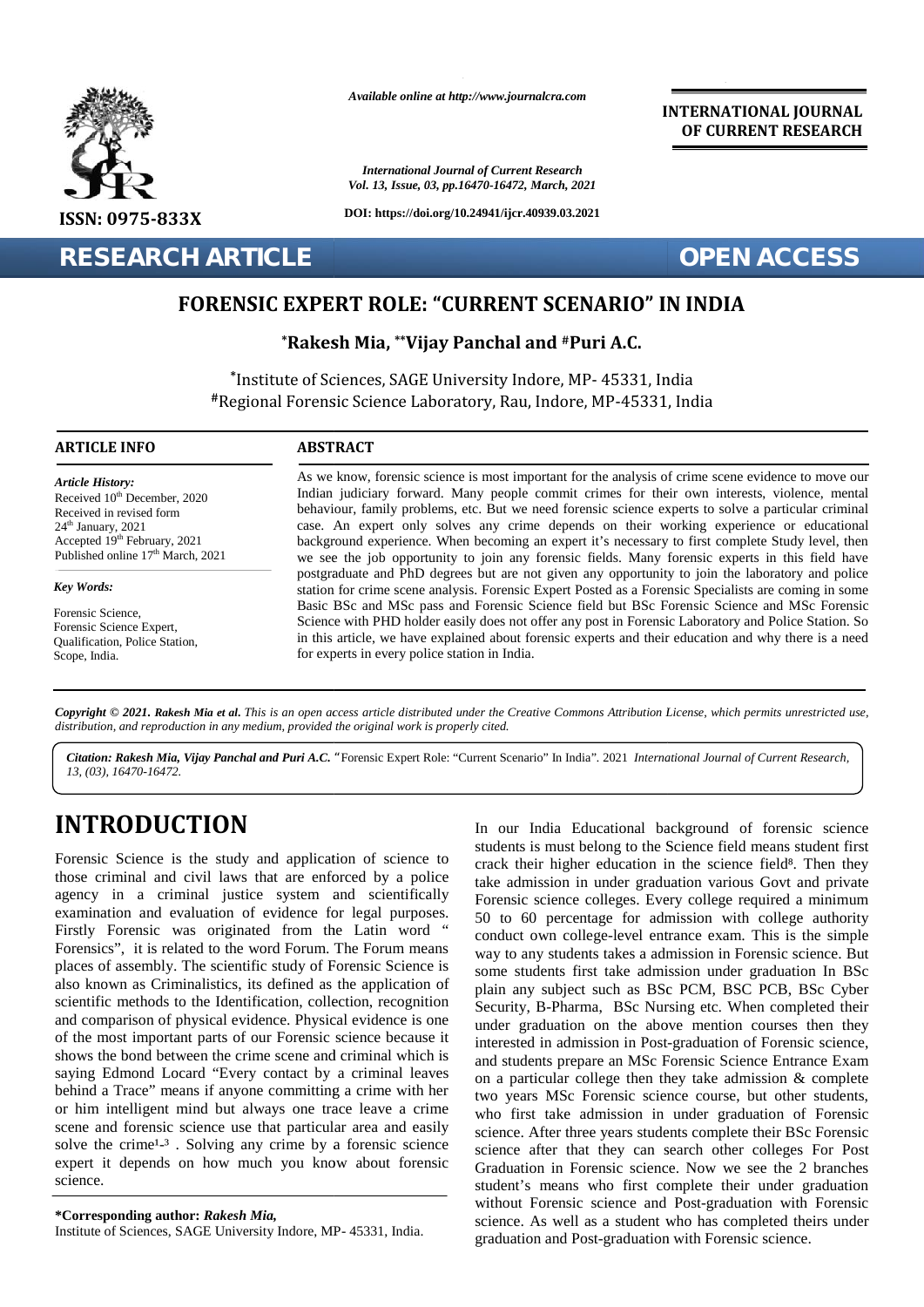So it's depend on the student and their interested field. Then we see the government and private job opportunity. Government through UPSC exam to join CBI, and various FSL like CFSL, SFSL, RFSL Laboratory in many specific division i.e. Biology and Serology Division, Toxicology Division, Physics Division, Chemistry Division etc by as an Expert. Every time we see in our India that students complete their bachelor's without forensic science and forensic science with post-graduation they have the opportunity to join any forensic science lab but the rest of the students who are in forensic science along with completing their bachelors and postgraduates which they have not got the opportunity to join the Forensic Science Laboratory, this is a major problem in our India.

## **WHY NEED AN EXPERT EVERY POLICE STATION?**

In this article, our main concern is need for an expert in every police station in India because we know the day by day Crime rate is increasing also the person can change their old way of crime and use New idea for commenting a crime. Then police investigate the particular crime but sometimes they unable to solve the crime. Because criminal day by day change their way of crime and without any proof commit a crime but forensic science is able to identify the crime and justice to the victim. A Forensic Expert can do this and see the whole crime cases with her or him working experience. The expert easily collects all information and creates a document. Every policeman doesn't know properly how to collect a piece of evidence in a crime scene, While Senior Officer's or Forensic science Experts trained to them means to explain the collection, and preservation process of evidence then they know all procedure, . Police officers play an important role in the criminal justice system. Criminal justice system always wants to proper evidence detail, Expert Report and witness which is shown by the police in court with proper coordination Forensic Expert. The opinion of the expert is described under Section 45 of the Indian Evidence Act, 1872 which means that the expert records his own opinion in court. Then the judge observed the expert witness opinion and announce the punishment. Nowadays all police department working system it's moving on the digital system like write FIR on computer system. In India Central, state, and union territories police department working on criminal profiling data store in digitalafter that National crime record bureau analyse how many crimes committed in all over India those analysis for how much crime  $2 \overline{R}K$ rateIndia. Not only the police department, all Central forensic science laboratory and state forensic science laboratory & regional forensic science laboratory, department of forensic science also working on the digitally. Laboratory authorities make their own report based on evidence circumstances. The following major condition is required to examine any evidence by a forensic expert:

- Evidence should be preserved in a proper manner.
- Selling, labelling is properly shown on the outer surface of the evidence package.
- Which type of bags we used for evidence packaging it's must be know.
- Photograph, videography and crime scene sketch is must be preserved.
- All documentation is note down properly.
- Evidence sample quantity should be in major amount.
- Used proper crime scene costumes, gloves, instruments for collecting a evidence.

 After collecting any evidence it's transferred to the laboratory as soon as possible for further examination.

The following above points are necessary to know every police officers but in some cases, they don't apply and the evidence is contaminated. When an expert is present at the every police station than they don't forgot to apply above mentioned points and easily without any contamination collect the evidence. Forensic Science Laboratory authority always needs to the proper chain of custody for generating the report.

**Opinion:** In our India, we have 28 State and we have many District and Village's where we have more than Police Station for the help of the common people's. While all of these police stations can hire at least 2 or 3 forensic science experts from the state government or the central government, the forensic science specialist or experts searches with Police Officer at each crime scene. So all forensic science students easily join a police station after fulfilling the vacancies organised by the Government so the expert can easily apply their knowledge to solve a crime for speedy justice.

# **CONCLUSION**

Every police station doesn't have any particular Forensic science Expert and for this reason, crime-solving time is so long in our society. If the Government required any Expert then they conduct competitive exam only for Forensic science student where all the students can easily attend the examination. So Our all Forensic science students do not waste their time and knowledge, they can easily join any police station. They work with the Police for the help of the society as well as for our judicial system. Then all people's slowly aware of forensic science and know more about our Forensic world and by following this steps one day we can make our India a Crime free India in front of the whole world.

## **REFERENCES**

- 1. Dr. Sharma B.R. 2017. Forensic Science In Criminal Investigation & Trail, Fifth Edition, LexisNexis publication, India, PP: 1-14, ISBN:978-8651-560-5.
- Tewari, KV Ravikumar 2000. History and development of forensic science in India, Journal of Postgraduate Medicine, 40(4), 303-8.
- 3. Kavya Hemanth, Maithri Tharmavaram, Gaurav pandey 2020. History of forensic science, https://doi.org/10 .1002/97835 27827688.ch1
- 4. Batuk Lal 2018. The Law of evidence, Central law agency publication, India, PP: 399, ISBN: 978-93-84852-85-6.
- 5. Rajendra Singh, OP Saini, Pramod Kumar Saini, Sanjeev Buri 2020. Role of forensic expert in emergency medical care, Punjab Academy of Forensic Medicine & Toxicology 20 (1), 183-186.
- 6. J Sundarapandian 2020. FUNCTIONS OF THE POLICE SYSTEM IN MADURAI CITY, Purakala with ISSN 0971- 2143 is an UGC CARE Journal 31 (8), 324-336.
- 7. Shashank Deora, Sanjiv J Phansalkar 2019. Do Police in India Control Crimes?, The Indian police journal @BPRD, MHA, BPRD publication, 66(4), 1-12, ISSN: 0537-2429.